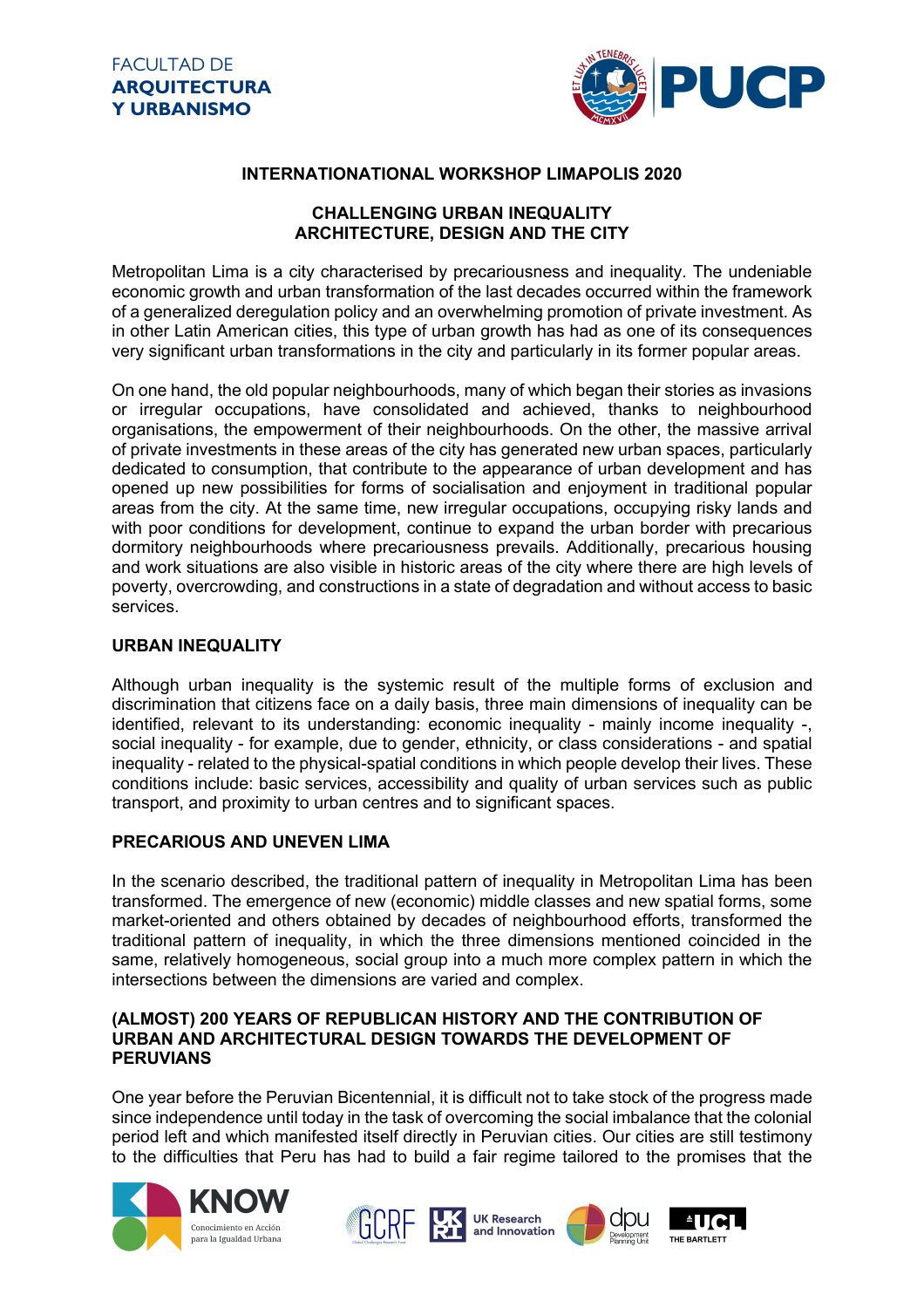## FACULTAD DE **ARQUITECTURA Y URBANISMO**



republic proclaimed. A process of national emancipation can hardly be built on injustice, inequality and abuse, and in Peru these conditions are the norm. As a product of modernity, the nation state relied on new and renewed disciplines for its professionals to push democratic ideals toward their goals. How much have architecture and urbanism contributed in that task?

From efforts that operated as intellectual and project guerrillas, this century has managed to re-impose the agenda of social inequality in architecture and urbanism. This ethical turn is managing to articulate the old concerns with a disciplinary rethinking in theoretical terms, practical and pedagogical, avoiding - if possible - the social rhetoric of inconsequential and immediate results. PUCP, one of the pioneering academic institutions in that turn, is increasingly becoming the space for reflection, production, and activism that is required to legitimize a disciplinary re-foundation.

In that direction and since 2018, the Faculty of Architecture and Urbanism of the PUCP is participating in *KNOW: Knowledge in Action for Urban Equality* and action-research project directed by The Bartlett - Development Planning Unit of University College London (United Kingdom) with schools and faculties of architecture and planning, as well as development institutes of different continents. This Workshop is developed within the framework of this collaboration and will be nurtured by the work that KNOW-Lima has been developing in partnership with the NGOs CENCA, CIDAP and FCPV.

In this context, the Faculty of Architecture and Urbanism (FAU) of PUCP, presents the **INTERNATIONAL WORKSHOP LIMAPOLIS 2020: CHALLENGING URBAN INEQUALITY – ARCHITECTURE, DESIGN AND THE CITY**. Limapolis 2020 will be a space of theoreticalpractical interdisciplinary reflection that seeks to contribute in the construction of a theory of change in the field of construction, sustained in immediate actions that summon citizens for the co-production of a project envisioned as a promise towards the consolidation of a social pact. Likewise, the experience is seen as reflexive praxis that serves as an epistemological support that allows its dissemination and academic and professional reproduction.

Seeking to bring answers to the following question: *Can architectural and urban design contribute to the reduction of urban inequalities?* The Workshop will reflect upon the following themes:

- Urban inequality: how to define it in Peru and what role architecture and urbanism play in its reduction.
- The co-production of knowledge and the fight against urban inequality.
- *Buen vivir* as an urban and architectural paradigm (new ways of life and subsistence).
- Towards new programmatic paradigms: the spatialisation of economic-productive activities as a factor towards urban change.
- The role of public space in reducing urban inequalities

# **OBJECTIVES**

- a) Inclusion and participation in the workshop (and, therefore, in the public debate) of actors directly involved in decision-making processes of transformation of the built space, seeking the development of agreed strategies for the reduction of urban inequalities.
- a) Based on a broad interdisciplinary academic debate, approaching an understanding of urban inequality in Lima and pathways to dealing with it.
- b) Co-developing urban and architectural proposals that seek to reduce urban inequalities in Lima.



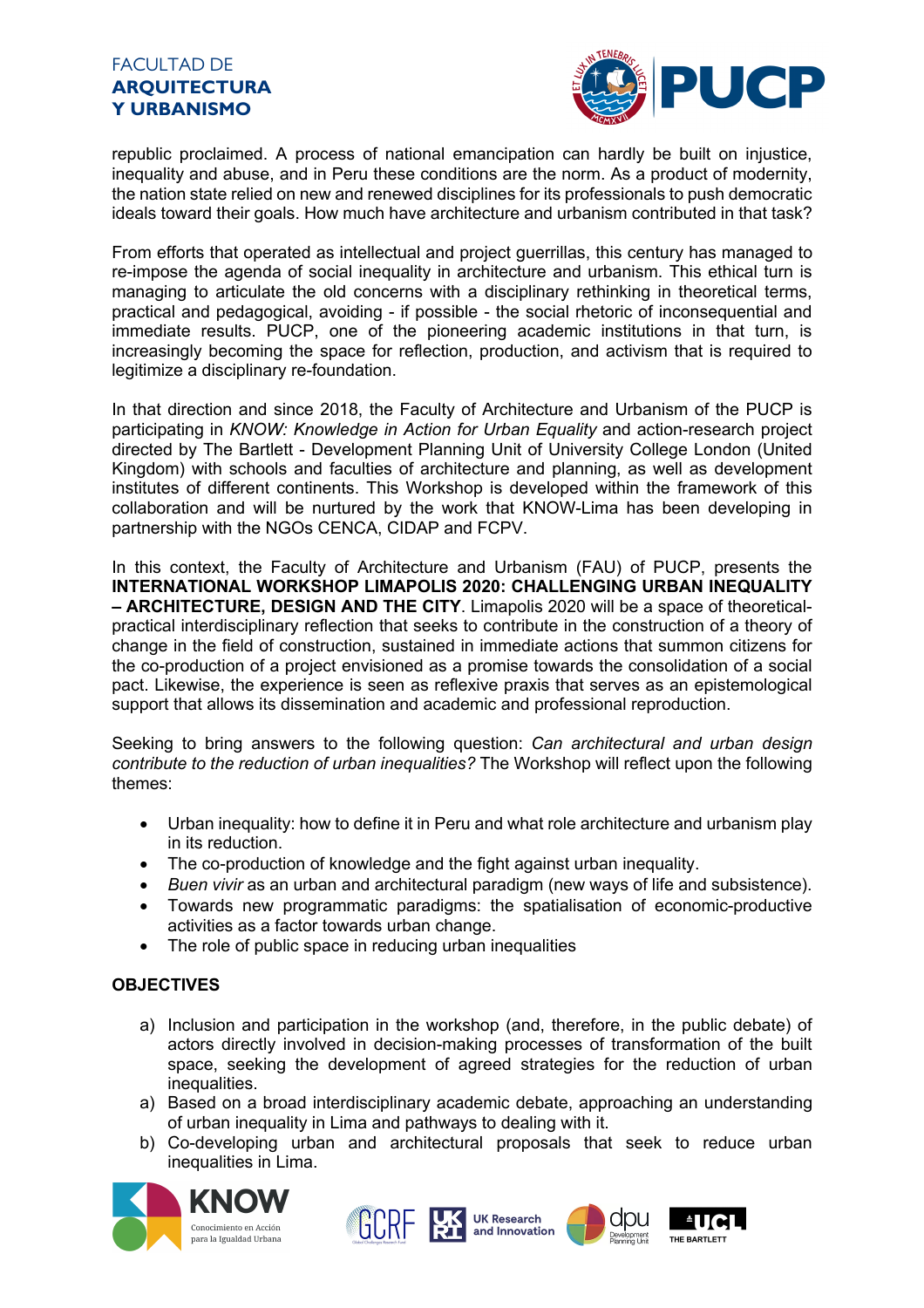



- c) Rendering visible current actions and projects of Lima and other realities that seek to reduce urban inequalities, seeking to generate spaces for dialogue and knowledge transfer at the metropolitan, national, and international levels and strengthen existing networks and platforms for urban transformations.
- d) Contributing to the public agenda of the issue of urban inequality as a theoretical and practical subject in the domain of architecture and urbanism.

### **THE WORKSHOP**

Event Date: From Sunday, March 1<sup>st</sup> to Sunday, March 8th, 2020.

Previous work:

- Analysis of the areas to work in LIMAPOLIS FAU (cross section SJL-SI) (January 2019- February 2020)
- Analysis of the situation of urban inequality in Lima from the work of the Laboratory of Urban Inequality KNOW / CIAC / PUCP.

|       | Sat<br>29               | Sun 1                               | Mon 2                                                                                 | Tue <sub>3</sub> | Web 4                     | Thu <sub>5</sub> | Fri 6                     | Sat 7                        | Sun 8                          |
|-------|-------------------------|-------------------------------------|---------------------------------------------------------------------------------------|------------------|---------------------------|------------------|---------------------------|------------------------------|--------------------------------|
| 8.00  |                         |                                     |                                                                                       |                  |                           |                  |                           |                              |                                |
| 9.00  |                         |                                     | Seminar<br>Part 1.                                                                    |                  |                           |                  |                           |                              |                                |
| 10.00 |                         |                                     | 3 sessions: 2<br>presentations                                                        |                  |                           |                  |                           | $\overline{\phantom{0}}$     |                                |
| 11.00 | Reception and Lima tour | Field visit (students and teachers) | each (30 min) +<br>discussion                                                         | Lab Day 1        | Lab Day 2                 | S<br>Lab Day     | 4 Yeq qe                  | Immediate Action Project Day | Immediate Action Project Day 2 |
| 12.00 |                         |                                     |                                                                                       |                  |                           |                  |                           |                              |                                |
| 13.00 |                         |                                     |                                                                                       |                  |                           |                  |                           |                              |                                |
| 14.00 |                         |                                     | Seminar<br>Part 2.<br>2 sessions: 2<br>presentations<br>each (30 min) +<br>discussion |                  |                           |                  |                           |                              |                                |
| 15.00 |                         |                                     |                                                                                       |                  |                           |                  |                           |                              |                                |
| 16.00 |                         |                                     |                                                                                       |                  |                           |                  |                           |                              |                                |
| 17.00 |                         |                                     |                                                                                       |                  | Mid-<br>Presentati<br>ons |                  | Final<br>Present<br>ation |                              |                                |
| 18.00 |                         |                                     | Conference                                                                            | Confere<br>nce   |                           |                  |                           |                              |                                |
| 19.00 |                         |                                     |                                                                                       |                  |                           |                  |                           |                              |                                |
| 20.00 |                         |                                     |                                                                                       |                  |                           |                  |                           |                              |                                |
| 21.00 |                         |                                     |                                                                                       |                  |                           |                  | Party                     |                              |                                |

The event will have 4 differentiated but integrated parts:

### **LECTURE SERIES**

The presentation and discussion of similar projects and experiences will be given as a series of conferences to be held on the first two days of the Workshop from 6:00 p.m. to 9:30 p.m., having 2 tables with 2 presentations of 1.5 hrs. each as well as a coffee break. Each table will present at least one regional speaker and will have a moderator for the debate.



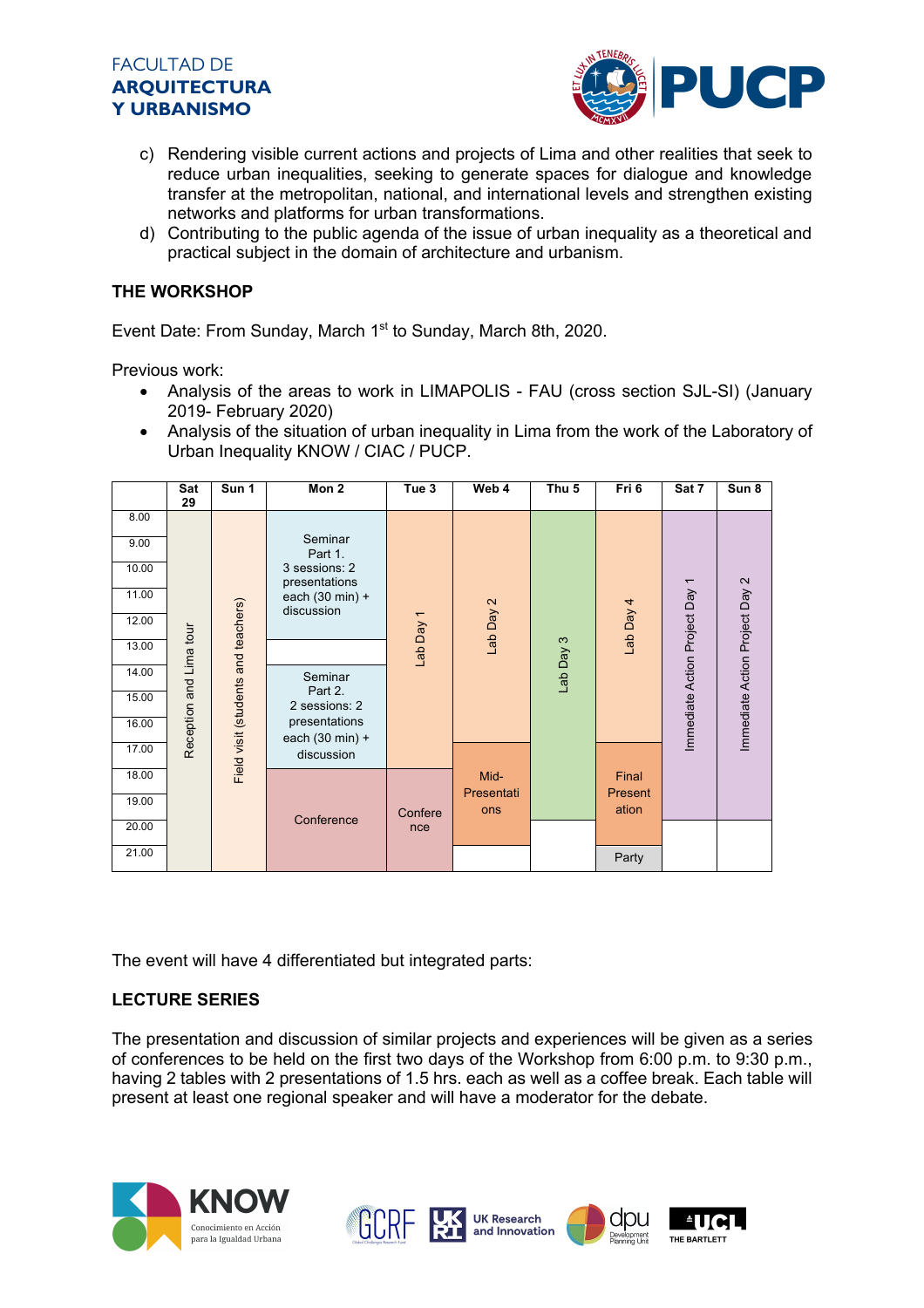

## **SEMINAR: URBAN INEQUALITY, BALANCE AND PROJECTIONS FROM THE SOUTH.**

The seminar has a theoretical character and will aim to discuss the notion of "urban inequality" and its importance in the context of Latin America and Peru. It will be organized from presentations by international guests, national experts, and representatives of different institutions. Greater emphasis will be placed on the exchange of ideas and experiences around social, economic, political, and management aspects. The seminar will be open to members of government institutions, the private sector, representatives of municipalities, press and civil society (such as the Organisation for the fight against poverty, CONCYTEC, UNDP, FCPV, etc.).

For its development 5 tables will be organized with 2 presentations of 25 minutes and a discussion of 30 minutes.

The Seminar will take place on the first day of the Workshop from 8:30 a.m. to 6:00 p.m.

### **THE LABORATORY (FIELDWORK)**

It will be organised with 10 groups, each supervised by two professors, one national and one foreign and, preferably, one specialised in architecture and / or urban planning and another of another complementary discipline (economics, sociology, anthropology, law, etc.) accompanied by two young-researchers and/or professionals with a certain level of specialisation. This team of 4 people will direct between 15 to 20 students, 5 of them at the master level with a work differentiated from the others. The laboratory will run from Tuesday, March 2nd until Friday, March 6th. An intermediate presentation will be held on Thursday 5th and a final presentation on Monday, March 9th.

### **IMMEDIATE ACTION PROJECT (RESULTS FROM LABORATORY)**

The Workshop should be understood as the first step in a work in process with the communities of José Carlos Mariátegui, Barrios Alto, Lince, Miraflores and the Costa Verde. In order to initiate and consolidate the work commitment, the groups will carry out, in coordination with the population's leaders, an intervention that testifies to that commitment in the manner of a founding act of trust and collaboration.

It is intended that the work and exchange between citizens, academia, and public institutions during LIMAPOLIS be continued during the 2020 academic year for the proposal of urban strategies sustained over time.